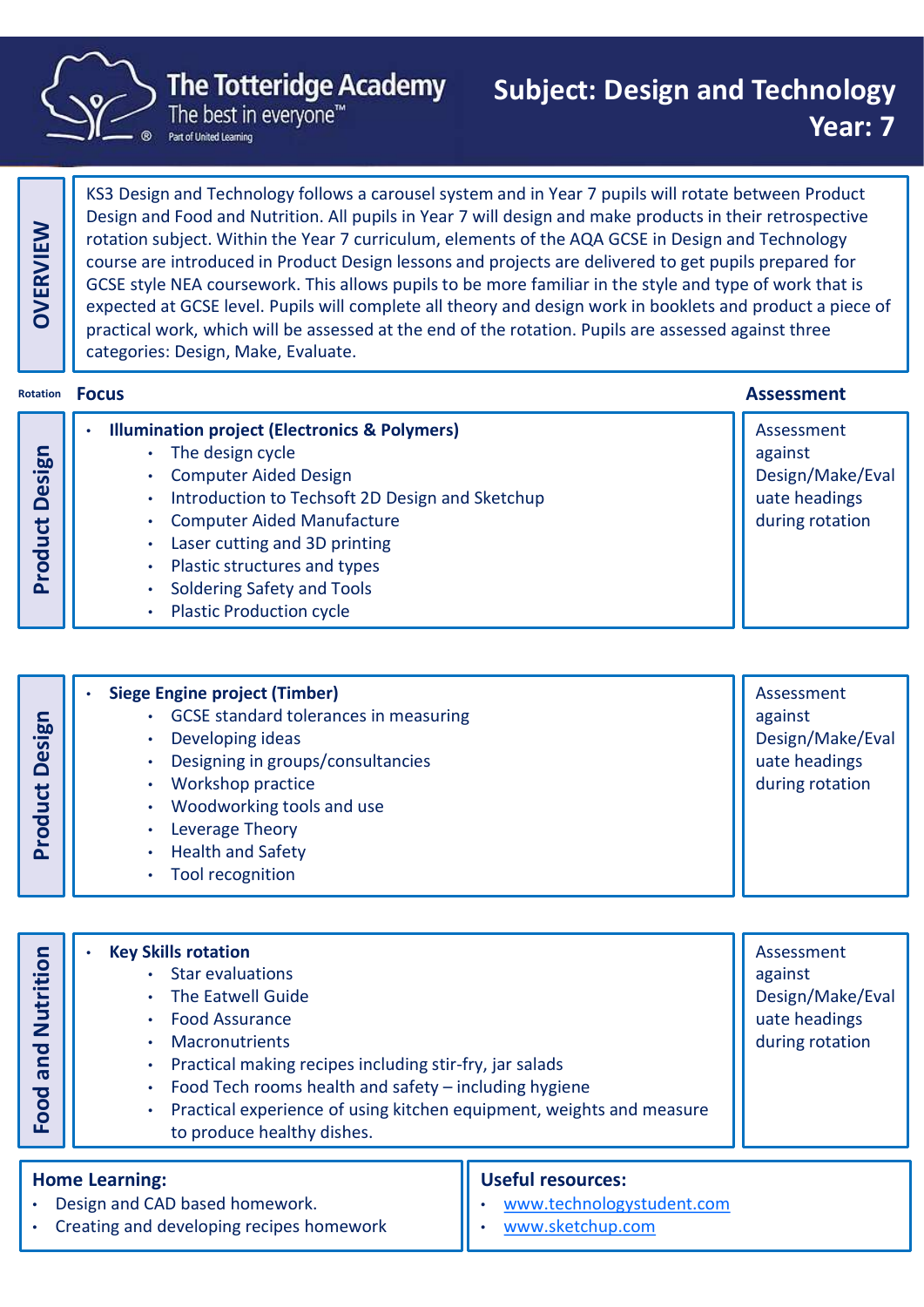

# Subject: Design and Technology Year: 8

|                              | <b>The Totteridge Academy</b><br>The best in everyone <sup>"</sup><br>Part of United Learning                                                                                                                                                                                                                                                                                                                                                                                                                                                                                                                                                                                                                                                                                                          | <b>Subject: Design and Technology</b>                                     | Year: 8                                                                       |
|------------------------------|--------------------------------------------------------------------------------------------------------------------------------------------------------------------------------------------------------------------------------------------------------------------------------------------------------------------------------------------------------------------------------------------------------------------------------------------------------------------------------------------------------------------------------------------------------------------------------------------------------------------------------------------------------------------------------------------------------------------------------------------------------------------------------------------------------|---------------------------------------------------------------------------|-------------------------------------------------------------------------------|
| OVERVIEW                     | KS3 Design and Technology follows a carousel system and in Year 8 pupils will rotate between Product<br>Design and Food and Nutrition. All pupils in Year 8 will design and make products in their retrospective<br>rotation subject. Within the Year 8 curriculum, elements of the AQA GCSE in Design and Technology<br>course are introduced in Product Design lessons and projects are delivered to get pupils prepared for<br>GCSE style NEA coursework. This allows pupils to be more familiar in the style and type of work that is<br>expected at GCSE level. Pupils will complete all theory and design work in booklets and product a piece of<br>practical work, which will be assessed at the end of the rotation. Pupils are assessed against three<br>categories: Design, Make, Evaluate. |                                                                           |                                                                               |
| Rotation                     | <b>Focus</b>                                                                                                                                                                                                                                                                                                                                                                                                                                                                                                                                                                                                                                                                                                                                                                                           |                                                                           | <b>Assessment</b>                                                             |
| <b>Product Design</b>        | <b>Audio Amplifier project (Electronics &amp; Polymers)</b><br>• Art Deco - the work of Walter Teague<br>Design work and drawing skill<br><b>Circuit components</b><br><b>Soldering Safety</b><br><b>Advanced machinery</b><br><b>Plastic thermoforming</b><br><b>Soldering Safety and Tools</b><br><b>Resistor Values</b>                                                                                                                                                                                                                                                                                                                                                                                                                                                                             |                                                                           | Assessment<br>against<br>Design/Make/Eval<br>uate headings<br>during rotation |
|                              |                                                                                                                                                                                                                                                                                                                                                                                                                                                                                                                                                                                                                                                                                                                                                                                                        |                                                                           |                                                                               |
| esign<br>$\Omega$<br>Product | <b>Eco Mechanicsm Project (Timber)</b><br>$\bullet$<br>Computer aided design / Computer aided manufacture<br>Workshop practice and joinery<br>Woodworking tools and use<br>Types of motion / levers<br><b>Health and Safety</b><br><b>Tool recognition</b><br><b>Health and Safety</b><br><b>Categorisation of Timbers</b>                                                                                                                                                                                                                                                                                                                                                                                                                                                                             |                                                                           | Assessment<br>against<br>Design/Make/Eval<br>uate headings<br>during rotation |
|                              |                                                                                                                                                                                                                                                                                                                                                                                                                                                                                                                                                                                                                                                                                                                                                                                                        |                                                                           |                                                                               |
| Nutrition<br>and<br>Food     | <b>Food Science rotation</b><br>Seasonality<br><b>Nutritional Values</b><br><b>Raising Agents</b><br>Food sources and origins<br>Equipment<br><b>Practical making recipes</b><br>Food Tech rooms health and safety - including hygiene<br>Practical experience of using kitchen equipment                                                                                                                                                                                                                                                                                                                                                                                                                                                                                                              |                                                                           | Assessment<br>against<br>Design/Make/Eval<br>uate headings<br>during rotation |
|                              | <b>Home Learning:</b><br>Design and CAD based homework.<br>Creating and developing recines homework                                                                                                                                                                                                                                                                                                                                                                                                                                                                                                                                                                                                                                                                                                    | <b>Useful resources:</b><br>www.technologystudent.com<br>www.ckatchun.com |                                                                               |

- Raising Agents Food sources and origins
	- **Equipment**
	- Practical making recipes
	-
	- Practical experience of using kitchen equipment

#### Home Learning:

- Design and CAD based homework.
- Creating and developing recipes homework

#### Useful resources:

• www.sketchup.com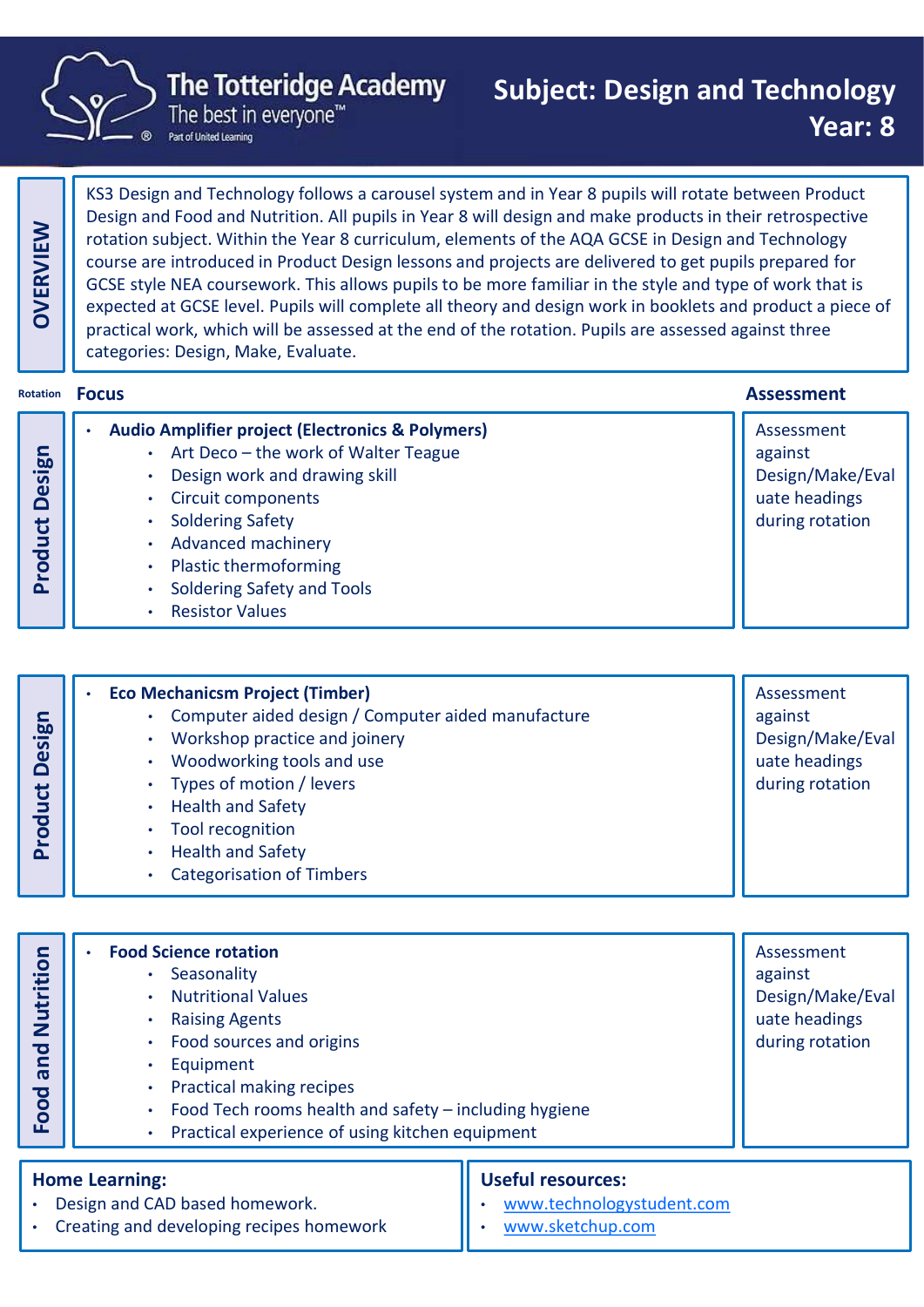

### The Totteridge Academy

The best in everyone<sup>™</sup>

# Subject: Design and Technology Year: 9

|                   | Part of United Learning                                                                                                                                                                                                                                                                                                                                                                                                                                                                                                                                                                                                                                                                                                                                                                                | 1591 . J                                                                      |  |
|-------------------|--------------------------------------------------------------------------------------------------------------------------------------------------------------------------------------------------------------------------------------------------------------------------------------------------------------------------------------------------------------------------------------------------------------------------------------------------------------------------------------------------------------------------------------------------------------------------------------------------------------------------------------------------------------------------------------------------------------------------------------------------------------------------------------------------------|-------------------------------------------------------------------------------|--|
| <b>OVERVIEW</b>   | KS3 Design and Technology follows a carousel system and in Year 9 pupils will rotate between Product<br>Design and Food and Nutrition. All pupils in Year 9 will design and make products in their retrospective<br>rotation subject. Within the Year 9 curriculum, elements of the AQA GCSE in Design and Technology<br>course are introduced in Product Design lessons and projects are delivered to get pupils prepared for<br>GCSE style NEA coursework. This allows pupils to be more familiar in the style and type of work that is<br>expected at GCSE level. Pupils will complete all theory and design work in booklets and product a piece of<br>practical work, which will be assessed at the end of the rotation. Pupils are assessed against three<br>categories: Design, Make, Evaluate. |                                                                               |  |
| Rotation          | <b>Focus</b>                                                                                                                                                                                                                                                                                                                                                                                                                                                                                                                                                                                                                                                                                                                                                                                           | <b>Assessment</b>                                                             |  |
| Design<br>Product | <b>Zero-Waste Jewellery project (Metals and Alloys)</b><br>$\bullet$<br>Designing avoiding fixation<br>CAD/CAM<br>Multi material application in the workshop<br>Environmental design concerns - the 6 R's<br><b>Plastics recycling</b><br>Metal categorisation<br>Advanced workshop skill<br><b>Casting Techniques</b>                                                                                                                                                                                                                                                                                                                                                                                                                                                                                 | Assessment<br>against<br>Design/Make/Eval<br>uate headings<br>during rotation |  |

| <b>Design</b><br>Product | <b>Bauhaus Clock (Polymers and Timber)</b><br>Computer aided design / Computer aided manufacture<br>Plastic categorisation<br>Advanced design skills<br>Isometric drawing<br>Paper and board categorisation<br><b>ACCESSFM</b><br><b>Plastic manipulation</b><br>Advanced workshop skill                                                  | Assessment<br>against<br>Design/Make/Eval<br>uate headings<br>during rotation |
|--------------------------|-------------------------------------------------------------------------------------------------------------------------------------------------------------------------------------------------------------------------------------------------------------------------------------------------------------------------------------------|-------------------------------------------------------------------------------|
| Nutrition<br>and<br>Food | <b>Diet and Nutrition rotation</b><br><b>Nutritional analysis</b><br><b>Micronutrients</b><br>Sensory analysis<br><b>Elasticity and thickeners</b><br>Cooking techniques and heat transfer<br>Practical making recipes<br>Food Tech rooms health and safety - including hygiene<br><b>Dractical ovnerionse of using kitchen equipment</b> | Assessment<br>against<br>Design/Make/Eval<br>uate headings<br>during rotation |

| <b>Design</b><br>Product                           | compater andea acorgiry compater andea mandracture<br>Plastic categorisation<br>$\bullet$<br>Advanced design skills<br>$\bullet$<br><b>Isometric drawing</b><br>$\bullet$<br>Paper and board categorisation<br>$\bullet$<br><b>ACCESSFM</b><br>$\bullet$<br><b>Plastic manipulation</b><br>Advanced workshop skill<br>$\bullet$                                                                                  | ~~~~~~<br>Design/Make/Eval<br>uate headings<br>during rotation                |
|----------------------------------------------------|------------------------------------------------------------------------------------------------------------------------------------------------------------------------------------------------------------------------------------------------------------------------------------------------------------------------------------------------------------------------------------------------------------------|-------------------------------------------------------------------------------|
| Nutrition<br>pa<br>$\bar{\mathbf{\sigma}}$<br>Food | <b>Diet and Nutrition rotation</b><br><b>Nutritional analysis</b><br>$\bullet$<br><b>Micronutrients</b><br>Sensory analysis<br>$\bullet$<br><b>Elasticity and thickeners</b><br>$\bullet$<br>Cooking techniques and heat transfer<br>$\bullet$<br>Practical making recipes<br>$\bullet$<br>Food Tech rooms health and safety - including hygiene<br>Practical experience of using kitchen equipment<br>$\bullet$ | Assessment<br>against<br>Design/Make/Eval<br>uate headings<br>during rotation |
|                                                    | <b>Useful resources:</b><br><b>Home Learning:</b><br>Design and CAD based homework.<br>www.technologystudent.com<br>Creating and developing recines homework<br>www.ckatchun.com                                                                                                                                                                                                                                 |                                                                               |

#### Home Learning:

- Design and CAD based homework.
- Creating and developing recipes homework

### Useful resources:

- www.technologystudent.com
- www.sketchup.com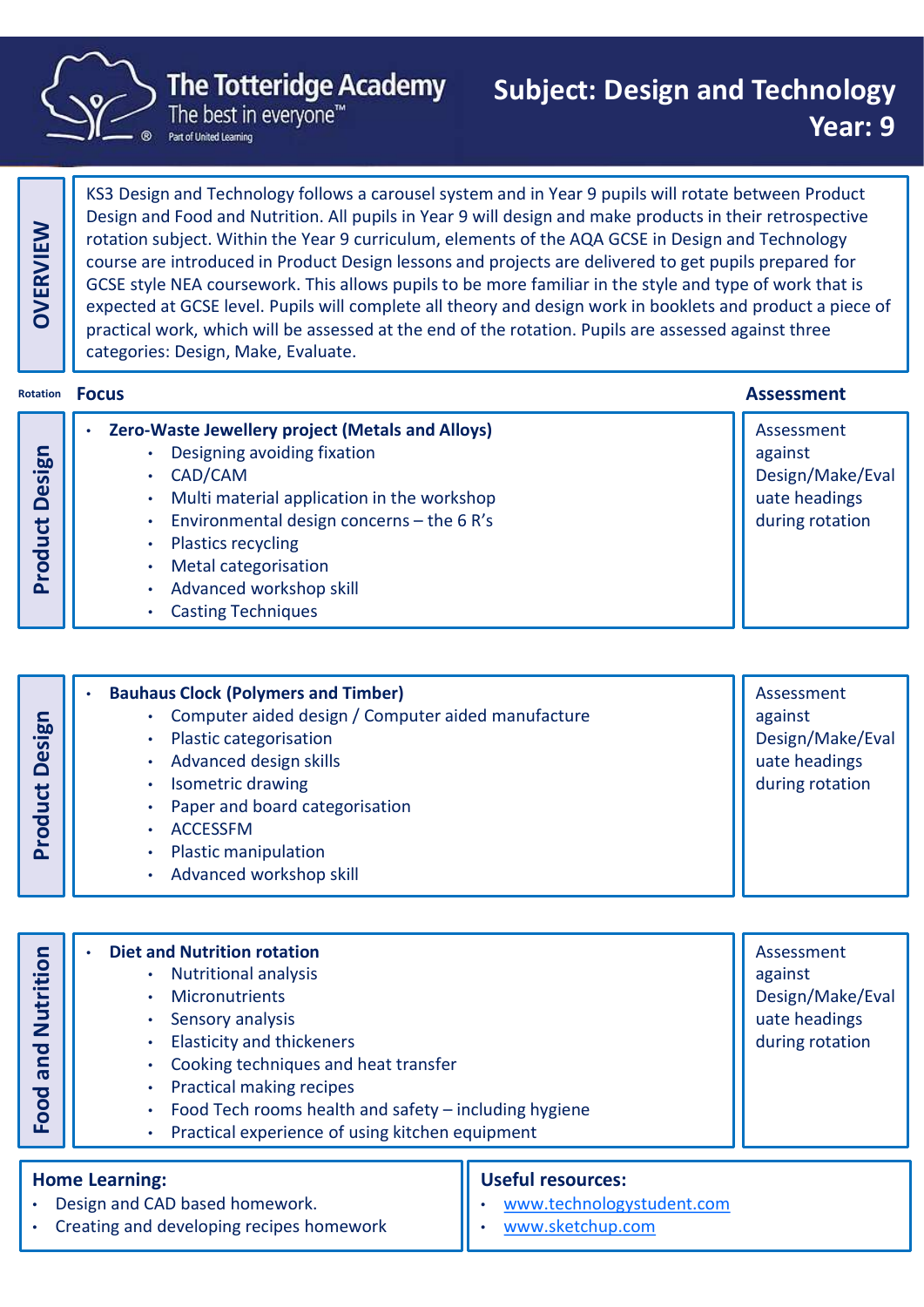

**Research** 

• Designing activities

In Year 10 pupils are introduced fully to the AQA GCSE Specification and the requirements need to gain a qualification in Design and Technology. Pupils will undertake several focussed design & make tasks to introduce them to material properties, characteristics and give them the confidence to design with a variety of materials. In the final term pupils will complete a mini NEA's to prepare them for their final NEA The Totteridge Academy<br>
The best in everyone"<br>
The best in everyone"<br>
The best in everyone"<br>
The best in everyone"<br>
The best in everyone"<br>
The best in everyone"<br>
The best in everyone"<br>
The best in everyone"<br>
Year: 10 GCSE<br> Project: Childs Toy (Timbers/Polymers) The Totteridge Academy<br>
The best in everyone"<br>
The best in everyone"<br>
Pea<br>
Near 10 pupils are introduce fully to the AQA GCSE Specification and the requirement<br>
qualification in Design and Technology. Pupils will undertake manufacturing skill and design (CAD / sketching) are all explored and developed. The Totteridge Academy<br>
The best in everyone"<br>
The best in everyone"<br>
In Year 10 pupils are introduced fully to the AQA GCSE Specification and the requirement<br>
qualification in Design and Technology. Pupils will undertake **Totteridge Academy**<br>
Subject: Design and T<br>
best in everyone<sup>the</sup><br>
best in everyone<sup>the</sup><br>
best in everyone<sup>the</sup><br>
best in the final term pupils will undertake several focussed design & m<br>
to material properties, characteri On going assessment The Totteridge Academy<br>
The best in everyone<br>
The best in everyone<br>
The best in everyone<br>
The best in everyone<br>
The best in everyone<br>
In Year 10 pupils are introduced fully to the AQA GCSE Specific<br>
In Year 10 pupils are i Project: Childs Toy (Timber/Polymers) Fraction and the required fully to the AQA GCSE Specification and the require<br>
space and Technology. Pupils will undertake several focussed designt<br>
individuate them to material properties, characteristics and give them th In Year 10 pupils are introduced fully to the AQA GCSE Specification and the requirements<br>
qualification in Design and Technology. Pupils will undertake several focussed design & m<br>
introduce them to material properties, c For an expective of the AQA GCSE Specification and the requirements<br>
Design and Technology. Pupils will undertake several focussed design & m:<br>
to material properties, characteristics and give them the confidence to de<br>
ta are murousceur any or le Aux Oste Specination and the requirements<br>are a selection and Technology. Pupils will undertake several focussed design & m<br>to material properties, characteristics and give them the confidence to d On going assessment Assessment of The observation in Design and Technology. Pupils will undertake several focussed design & make tasks to<br>signal more are introduced fully to the AQA GCSE Specification and the requirements need to gain a<br>qualification in De Mini Rotations – material species – them are the material species – the material species (and the material specialisms: Project: Childs Top (Timbers/Polymers)<br>
Project: Childs Toy (Timbers/Polymers)<br>
Project: Childs Toy (T areas to gain experience, knowledge and skill. This term: Metals/Polymers Coursework which is started in the limits is started in the material in the course of the conduct and the properties of the manufacturing skill and design (CAD / sketching) are all explored and developed.<br>
THEORY: - 1.2 - Solution and design and state and state and state and their state and the material and the material and their working are all explored and developed.<br>
1.2 - Energy generation and storage<br>
1.1 - New and emerging technologie by (Timbers/Polymers)<br>
a brief to produce an extensive, skilled project. Creativity,<br>
cill and design (CAD / sketching) are all explored and developed.<br>
1.2 - Energy generation and storage<br>
1.1 - New and emerging technolog On going assessment Franchistant Theory<br>
Frontier Coursework which is started in the final summer term. Theory<br>
Froject: Childs Toy (Timbers/Polymers)<br>
Project: Childs Toy (Timbers/Polymers)<br>
Theory<br>
Theory: -1.2 - Energy generation and stora - Pupils work to a brief to produce an extensive, skilled project. Creativity,<br>
manufacturing skill and design (CAD / sketching) are all explored and developed.<br>
THEORY: -1.2 - Energy generation and storage<br>
-1.1 - New and areas to gain experience, knowledge and skill. This term: Timber/Board/Textiles THEORY: - 1.2 - Energy generation and storage<br>
- 1.1 - New and emerging technologies.<br>
- Continued. Practical with CAD/CAM applied to correct tolerances.<br>
THEORY: - 1.3 – Developments in new materials<br>
- 1.6 – materials an - 1.1 - New and emerging technologies.<br>
oy (Timber/Polymers)<br>
actical with CAD/CAM applied to correct tolerances.<br>
- 1.5 - Developments in new materials<br>
- 1.6 - materials and their working properties<br>
- 2.1 - Selection of by (Timber/Polymers)<br>
ctical with CAD/CAM applied to correct tolerances.<br>
1.3 – Developments in new materials<br>
1.6 – materials and their working properties<br>
2.1 – Selection of materials<br>
material specialisms: Pupils produc On going assessment Manufacturing Skill and design (CAD / sketching) are all explored THEORY: -1.2 - Energy generation and storage<br>
-1.1 - New and emerging technologies.<br>
-1.1 - New and emerging technologies.<br>
-Continued. Practical with CAD/C - Continued. Practice with CAD/CAM applied to correct tolerances.<br>
THEORY:<br>
1.6 – materials and their working properties<br>
2.1 – Selection of materials<br>
Mini Rotations – material specialisms: Pupils produce small projects i FHEORY: - 1.3 – Developments in new materials<br>
- 1.6 – materials and their working properties<br>
- 2.1 – Selection of materials<br>
- 2.1 – Selection of materials<br>
- 2.1 – Selection of materials<br>
- The election of materials<br>
- - 1.6 — materials and their working properties<br>
- 1.6 — material specialisms: Pupils produce small projects in all material<br>
Mini Rotations — material specialisms: Pupils produce small projects in all material<br>
THEORY: - 1 -2.1 – Selection of materials<br>
Mini Rotations – material specialisms: Pupils produce small projects in all material<br>
areas to gain experience, knowledge and skill. This term: Metals/Polymers<br>
THEORY: -1.6 – materials and - material specialisms: Pupils produce small projects in all material<br>
perience, knowledge and skill. This term: Metals/Polymers<br>
- 1.6 – materials and their working properties<br>
- 2.1 - Selection of materials / 2.4 / 2.5<br> On going  $\frac{1}{10}$  - Designing for disability / the elderly<br>- focus on rapid concept development through CAD modelling / physical / sketch<br>- THEORY: - Units 2.6 /2.7/2.8 and 2.9 THEORY: - 1.6 – materials and skill. This term: Metals/Polymers<br>
- 1.6 – materials and their working properties<br>
- 2.1 - Selection of materials / 2.4 / 2.5<br>
Mini Rotations – material specialisms: Pupils produce small proje assessment<br>
On going<br>
assessment<br>
On going<br>
assessment<br>
AO1- Section A<br>
and B in NEA  $\begin{bmatrix} 1 & 1 \ 2 & 3 \end{bmatrix}$  . Once NEA themes have been released pupils will start their final project.<br>  $\begin{bmatrix} 2 & 3 \ 3 & 4 \end{bmatrix}$  . AO1 Section A and B – Identify, investigate prototypes that are fit for purpose. The Totteridge Academy<br>
The Totteridge Academy<br>
The best in everyone"<br>
Pear: 10 GCSE<br>
Publis are introduced fully to the AQA GCSE Specification and the requirements need to gain a<br>
qualification in Design and Technology. P Home Learning: Useful resources: **Term Focus** 

• www.senecalearning.com

• BBC Bite size GCSE Design and Technology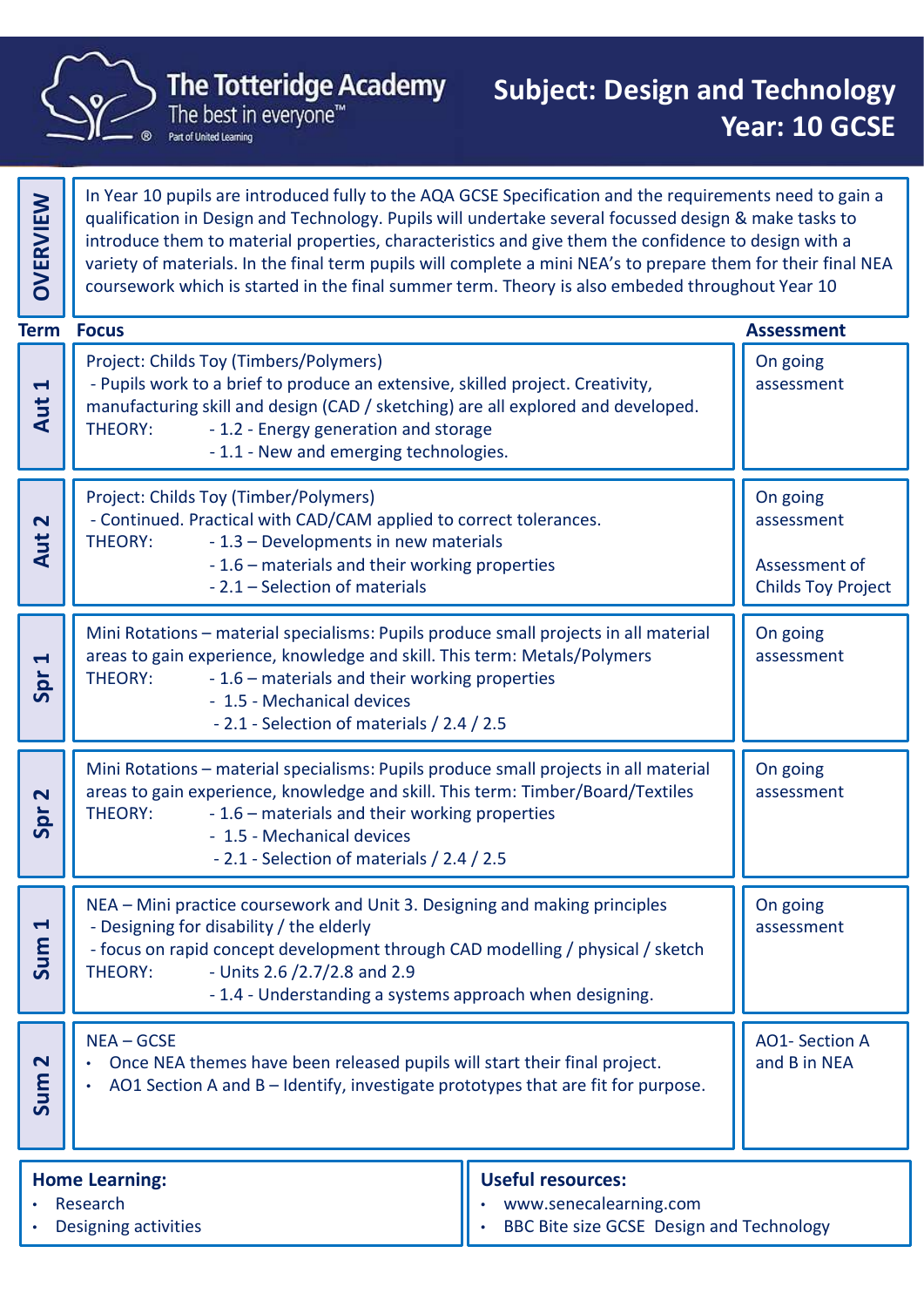

qualification in Design and Technology. Pupils will undertake several focussed design & make tasks to introduce them to material properties, characteristics and give them the confidence to design with a variety of materials. In the final term pupils will complete a mini NEA's to prepare them for their final NEA  $\parallel$ The Year 10 pupils are introduced rully to the AQA GCSE Specification and the requirements need to gain a qualification in Design and Technology. Pupils will undertake several focussed design & make tasks to introduce them Project: Childs Toy (Timbers/Polymers) The Totteridge Academy<br>
The best in everyone"<br>
The best in everyone"<br>
The best in everyone"<br>
Pea<br>
Nearly of materials and Technology. Pupils will undertake several focussed design & m<br>
Introduce them to material properties manufacturing skill and design (CAD / sketching) are all explored and developed. The Totteridge Academy<br>
The best in everyone"<br>
The best in everyone"<br>
In Year 10 pupils are introduced fully to the AQA GCSE Specification and the requirement<br>
qualification in Design and Technology. Pupils will undertake **Totteridge Academy Subject: Food Prep. 8**<br>
Neast in everyone<sup>the</sup><br>
Intervalse are introduced fully to the AQA GCSE Specification and the requirement<br>
Design and Technology. Pupils will undertake several focussed design On going assessment The Totteridge Academy<br>
The best in everyone<br>
The best in everyone<br>
The best in everyone<br>
The best in everyone<br>
The best in everyone<br>
In Year 10 pupils are introduced fully to the AQA GCSE Specific<br>
In Year 10 pupils are i Project: Childs Toy (Timber/Polymers) Fraction and the required fully to the AQA GCSE Specification and the require<br>
space and Technology. Pupils will undertake several focussed designt<br>
individuate them to material properties, characteristics and give them th In Year 10 pupils are introduced fully to the AQA GCSE Specification and the requirements<br>
qualification in Design and Technology. Pupils will undertake several focussed design & m<br>
introduce them to material properties, c For an expective of the AQA GCSE Specification and the requirements<br>
Design and Technology. Pupils will undertake several focussed design & m:<br>
to material properties, characteristics and give them the confidence to de<br>
ta are murousceur any or le Aux Oste Specination and the requirements<br>are a selection and Technology. Pupils will undertake several focussed design & m<br>to material properties, characteristics and give them the confidence to d On going assessment Assessment of The observation in Design and Technology. Pupils will undertake several focussed design & make tasks to<br>signal more are introduced fully to the AQA GCSE Specification and the requirements need to gain a<br>qualification in De Mini Rotations – material species – them are the material species – the material species (and the material specialisms: Project: Childs Top (Timbers/Polymers)<br>
Project: Childs Toy (Timbers/Polymers)<br>
Project: Childs Toy (T areas to gain experience, knowledge and skill. This term: Metals/Polymers Coursework which is started in the minisminal summer term. Theory is also embed into gilout in<br>
Project: Childs Toy (Timbers/Polymers)<br>
- manufacturing skill and design (CAD / sketching) are all explored and developed.<br>
TH Solution and design and state and state and state and their state and the material and the material and their working are all explored and developed.<br>
1.2 - Energy generation and storage<br>
1.1 - New and emerging technologie by (Timbers/Polymers)<br>
a brief to produce an extensive, skilled project. Creativity,<br>
cill and design (CAD / sketching) are all explored and developed.<br>
1.2 - Energy generation and storage<br>
1.1 - New and emerging technolog On going assessment Franchistant Theory<br>
Frontier Coursework which is started in the final summer term. Theory<br>
Froject: Childs Toy (Timbers/Polymers)<br>
Project: Childs Toy (Timbers/Polymers)<br>
Theory<br>
Theory: -1.2 - Energy generation and stora - Pupils work to a brief to produce an extensive, skilled project. Creativity,<br>
manufacturing skill and design (CAD / sketching) are all explored and developed.<br>
THEORY: -1.2 - Energy generation and storage<br>
-1.1 - New and areas to gain experience, knowledge and skill. This term: Timber/Board/Textiles THEORY: - 1.2 - Energy generation and storage<br>
- 1.1 - New and emerging technologies.<br>
- Continued. Practical with CAD/CAM applied to correct tolerances.<br>
THEORY: - 1.3 – Developments in new materials<br>
- 1.6 – materials an - 1.1 - New and emerging technologies.<br>
oy (Timber/Polymers)<br>
actical with CAD/CAM applied to correct tolerances.<br>
- 1.5 - Developments in new materials<br>
- 1.6 - materials and their working properties<br>
- 2.1 - Selection of by (Timber/Polymers)<br>
ctical with CAD/CAM applied to correct tolerances.<br>
1.3 – Developments in new materials<br>
1.6 – materials and their working properties<br>
2.1 – Selection of materials<br>
material specialisms: Pupils produc On going assessment Manufacturing Skill and design (CAD / sketching) are all explored THEORY: -1.2 - Energy generation and storage<br>
-1.1 - New and emerging technologies.<br>
-1.1 - New and emerging technologies.<br>
-Continued. Practical with CAD/C - Continued. Practice with CAD/CAM applied to correct tolerances.<br>
THEORY:<br>
1.6 – materials and their working properties<br>
2.1 – Selection of materials<br>
Mini Rotations – material specialisms: Pupils produce small projects i - 1.3 – Developments in new materials<br>
- 1.6 – materials and their working properties<br>
- 2.1 – Selection of materials<br>
- 2.1 – Selection of materials<br>
Mini Rotations – material specialisms: Pupils produce small projects<br>
r - 1.6 — materials and their working properties<br>
- 1.6 — material specialisms: Pupils produce small projects in all material<br>
Mini Rotations — material specialisms: Pupils produce small projects in all material<br>
THEORY: - 1 -2.1 – Selection of materials<br>
Mini Rotations – material specialisms: Pupils produce small projects in all material<br>
areas to gain experience, knowledge and skill. This term: Metals/Polymers<br>
THEORY: -1.6 – materials and - material specialisms: Pupils produce small projects in all material<br>
perience, knowledge and skill. This term: Metals/Polymers<br>
- 1.6 – materials and their working properties<br>
- 2.1 - Selection of materials / 2.4 / 2.5<br> On going  $\frac{1}{10}$  - Designing for disability / the elderly<br>- focus on rapid concept development through CAD modelling / physical / sketch<br>- THEORY: - Units 2.6 /2.7/2.8 and 2.9 THEORY: - 1.6 – materials and skill. This term: Metals/Polymers<br>
- 1.6 – materials and their working properties<br>
- 2.1 - Selection of materials / 2.4 / 2.5<br>
Mini Rotations – material specialisms: Pupils produce small proje assessment<br>
On going<br>
assessment<br>
On going<br>
assessment<br>
AO1- Section A<br>
and B in NEA and B in NEA Sum 2 The Totteridge Academy<br>
The Totteridge Academy<br>
The best in everyone"<br>
Pear: 10 GCSE<br>
Parison The best in everyone"<br>
Pear: 10 GCSE<br>
Parison and Technology. Pupils will undertake several focussed design & make tasks to<br>
par **Term Focus** 

In Year 10 pupils are introduced fully to the AQA GCSE Specification and the requirements need to gain a

| <b>Home Learning:</b>            | Useful resources:                                                  |  |  |
|----------------------------------|--------------------------------------------------------------------|--|--|
| Research<br>Designing activities | www.senecalearning.com<br>BBC Bite size GCSE Design and Technology |  |  |